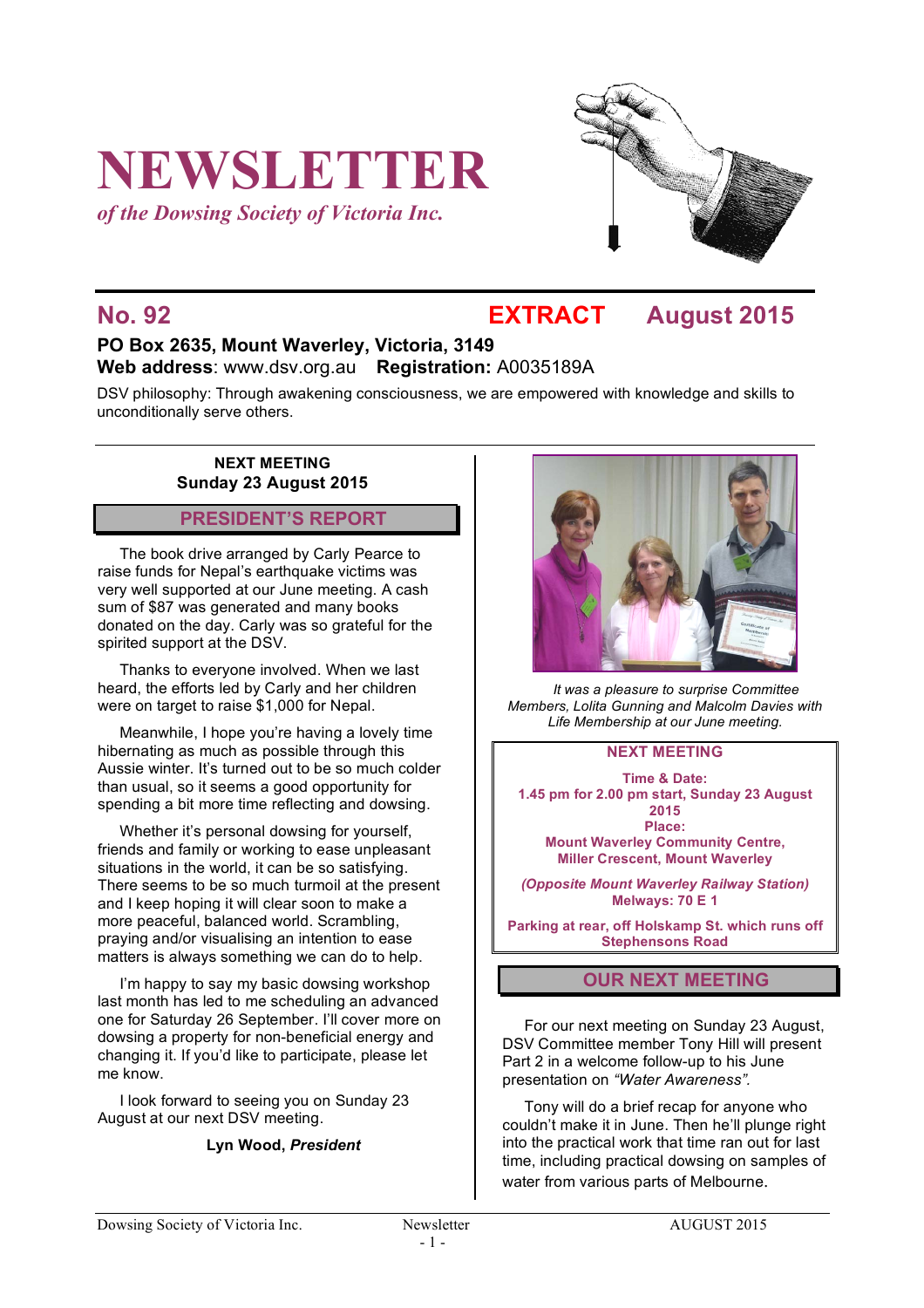### **OUR LAST MEETING**

In Part 1 of his interesting presentation on *"Water Awareness",* Tony Hill discussed:

- the way we use and sometimes abuse water
- how we can easily take water for granted

• how Melbourne's use of water has grown and developed over the last 150 years

• the distribution of the water storage system around Melbourne

- the importance of our river and creek systems
- how as dowsers we can test for water quality

• how we can change the vitality of water with active dowsing.

#### **A DIFFERENT APPROACH**

*By DSV Life Member, Mick Moran*

Recently I tried a different approach to my healing technique after the name of a friend was mentioned in a phone conversation. A feeling of negativity came over me. Rose has been a friend for a very long time, and we have helped each other out with many things. Healings included.

Usually when I get a feeling like this it means the person in question is unwell. I found Rose's energy levels were only around 35%, and I believed she was receiving quite a lot of negative energies from someone. I checked out the person sending it and found those energy levels were even lower.

I believed it was a woman and that she was very stressed and depressed. Her vibrational levels were also out of whack. I did the necessary healing on her, fixing all the problems I could detect. According to my dowsing, all the stress and depression ceased, and the woman's vibrational levels returned to normal.

Rose told me she had felt better already and was sure things had returned to normal. She confirmed that the woman involved had a lot of health problems.

By solving the problem in this fashion, it might also have helped others that this woman was sending bad energy to. So I guess this was a win, win situation. *(Thanks Mick for sharing your wonderful and innovative approach with its happy resolution. Ed.)*

#### **MAP DOWSING CHALLENGES**

#### *By DSV Committee Member, Stefan Bock*

I learned about Map Dowsing from A few years ago, DSV Committee member Fred Ward.

I'm suggesting two challenges to anyone who wants to test their Map dowsing skills. The first

one can be confirmed, while the second would only be achieved by finding some evidence.

#### Challenge 1.

The tree pictured here is a very old Iron Bark that died about two years ago after struggling through the recent extended drought. My challenge to you is to find where it's located. As an extra curiosity, how old do you think the old Iron Bark tree might be?

Just to narrow things a bit, I will say that this tress is located between Seymour and Tooborac, to the south of the Puckapunyal Army Base.



*Iron Bark Tree*

#### Challenge 2

I am looking keen to find the grave of my grandfather, Stefan Leonidas Bock, who was born 3 February 1894 and is believed to have died at the end of the Warsaw Uprising in the capital city of Poland.



*Stefan Leonidas Bock*

He was last seen on the final day of the uprising on 30 September 1944. Reports were that he was either buried under a building in